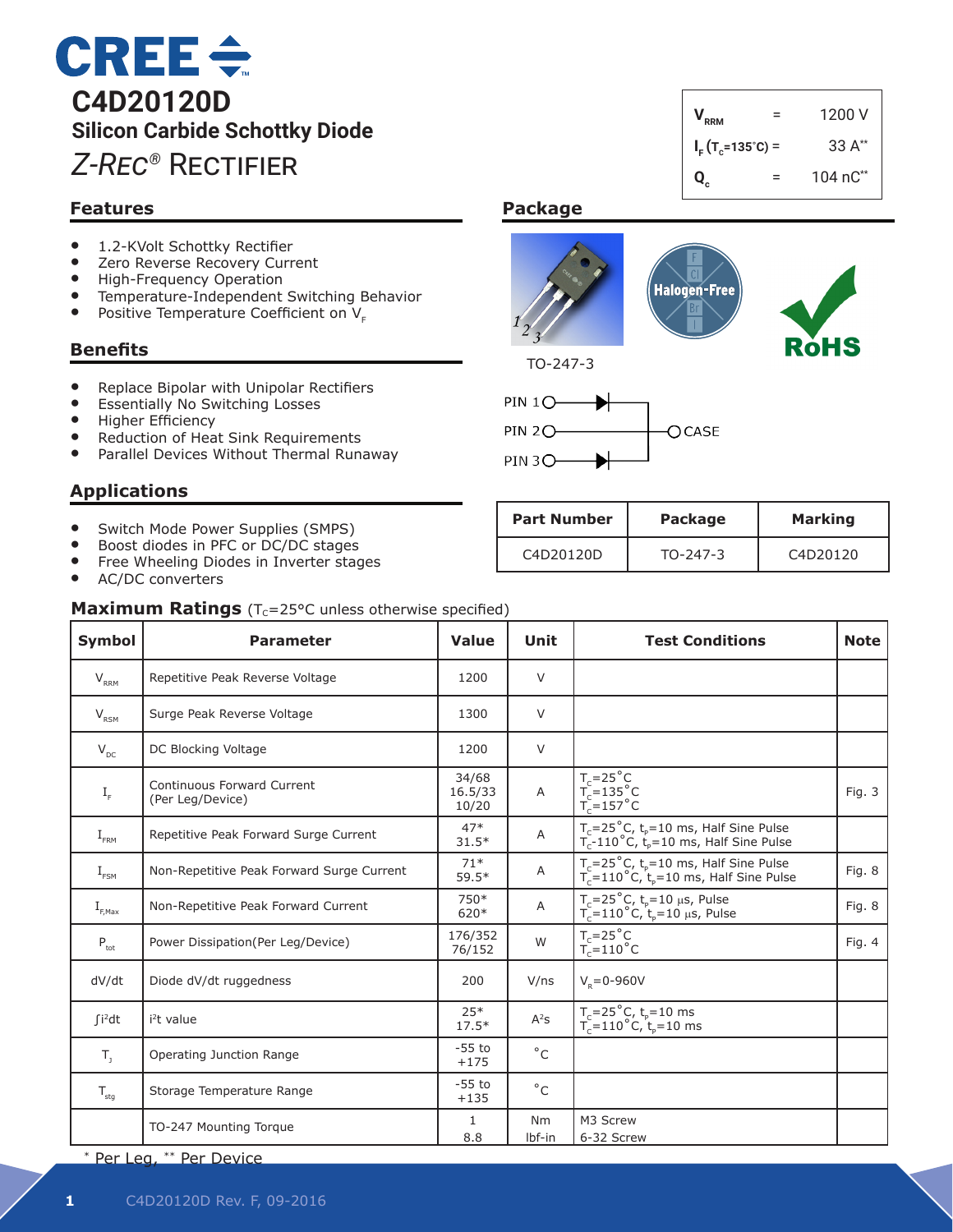

## **Electrical Characteristics (Per Leg)**

| Symbol  | <b>Parameter</b>               | Typ.            | Max.       | Unit    | <b>Test Conditions</b>                                                                                                                                 | <b>Note</b> |
|---------|--------------------------------|-----------------|------------|---------|--------------------------------------------------------------------------------------------------------------------------------------------------------|-------------|
| $V_{F}$ | Forward Voltage                | 1.5<br>2.2      | 1.8<br>3   | $\vee$  | $I_F = 10 \text{ A}$ T <sub>J</sub> =25°C<br>I <sub>F</sub> = 10 A T <sub>1</sub> =175°C                                                               | Fig. $1$    |
| $I_R$   | <b>Reverse Current</b>         | 30<br>55        | 250<br>350 | $\mu A$ | $V_R = 1200 \text{ V}$ T <sub>1</sub> =25°C<br>$V_p = 1200 \text{ V}$ T <sub>1</sub> =175 °C                                                           | Fig. 2      |
| $Q_{C}$ | <b>Total Capacitive Charge</b> | 52              |            | nC      | $V_R = 800$ V, I <sub>F</sub> = 10A<br>$di/dt = 200$ A/µs<br>$T = 25^{\circ}C$                                                                         | Fig. 5      |
| C       | <b>Total Capacitance</b>       | 754<br>45<br>38 |            | pF      | $V_R = 0 V$ , T <sub>J</sub> = 25°C, f = 1 MHz<br>$V_R = 400 V$ , T <sub>J</sub> = 25°C, f = 1 MHz<br>$V_R = 800 V$ , T <sub>J</sub> = 25°C, f = 1 MHz | Fig. $6$    |
| $E_{c}$ | Capacitance Stored Energy      | 14.5            |            | μJ      | $V_{\rm p} = 800 \text{ V}$                                                                                                                            | Fig. 7      |

Note: This is a majority carrier diode, so there is no reverse recovery charge.

#### **Thermal Characteristics**

| <b>Symbol</b>  | <b>Parameter</b>                         | Typ.                   | Unit | <b>Note</b> |
|----------------|------------------------------------------|------------------------|------|-------------|
| $R_{\theta$ JC | Thermal Resistance from Junction to Case | $0.85^{*}$<br>$0.43**$ | °C/W | Fig. 9      |

\* Per Leg, \*\* Per Device

## **Typical Performance (Per Leg)**



Figure 1. Forward Characteristics



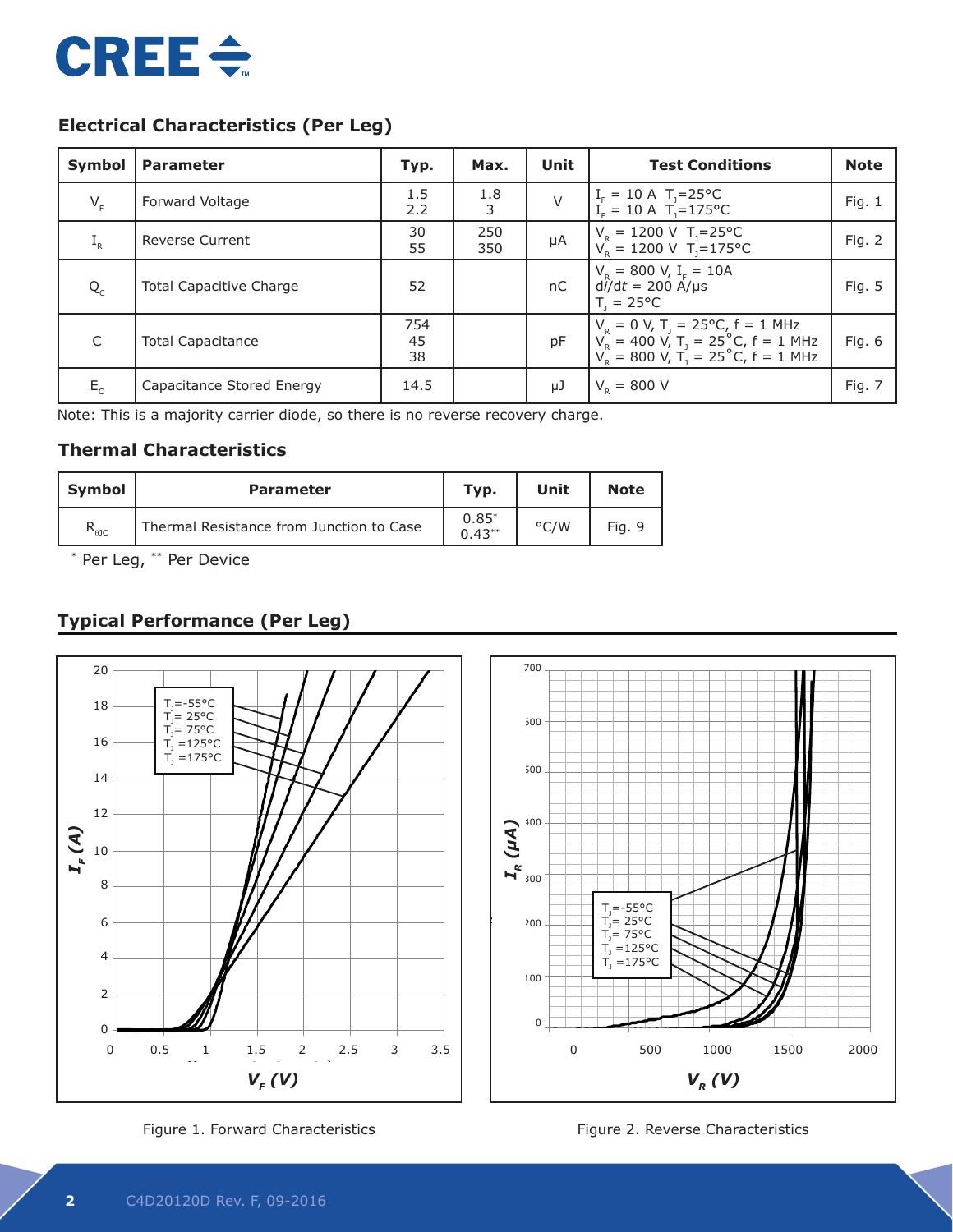

**Typical Performance (Per Leg)**





Figure 5. Recovery Charge vs. Reverse Voltage **Xanadia Communist Constance vs. Reverse Voltage** 





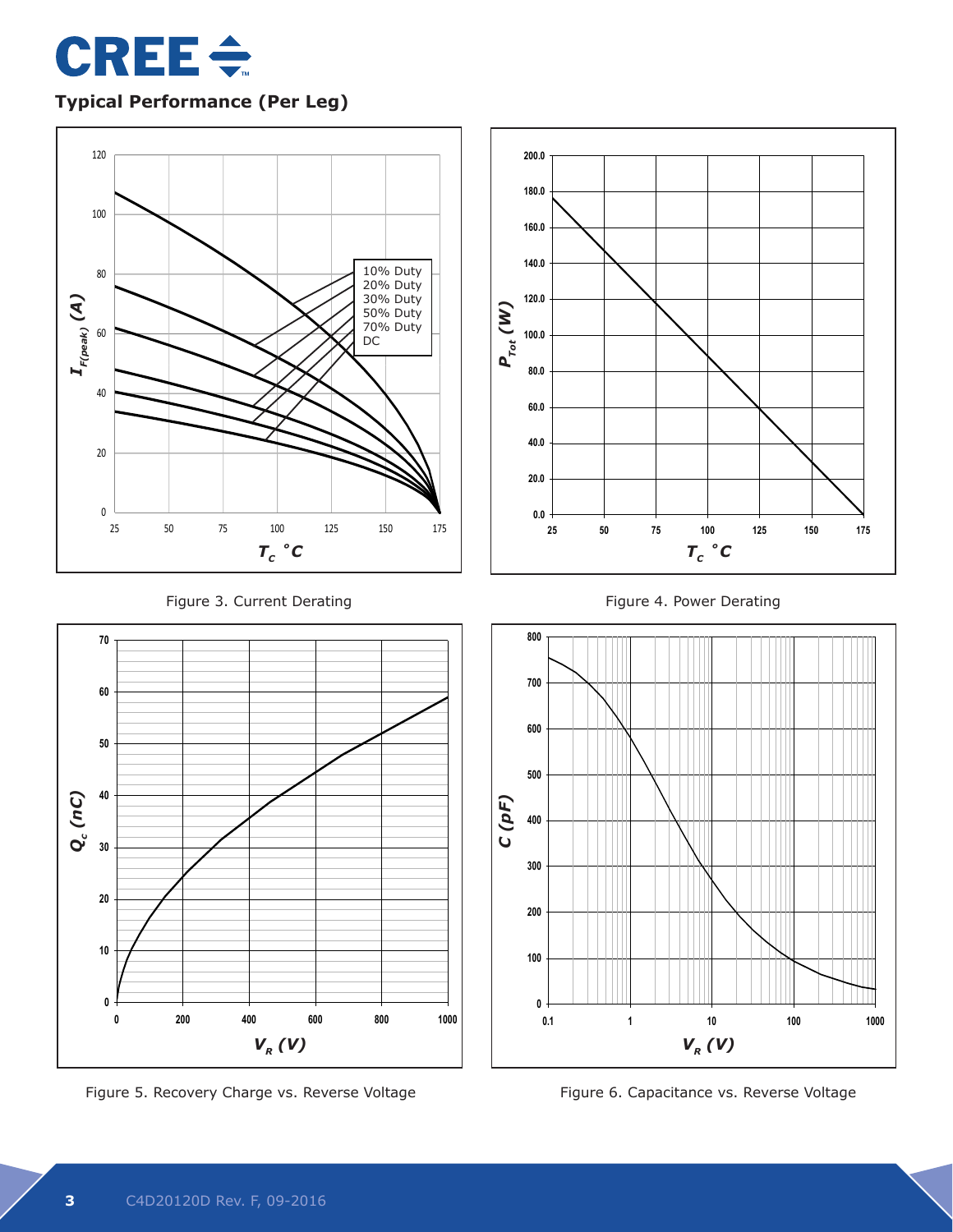

## **Typical Performance**





Figure 7. Typical Capacitance Stored Energy, per leg Figure 8. Non-Repetitive Peak Forward Surge Current versus Pulse Duration (sinusoidal waveform), per leg



Figure 9. Device Transient Thermal Impedance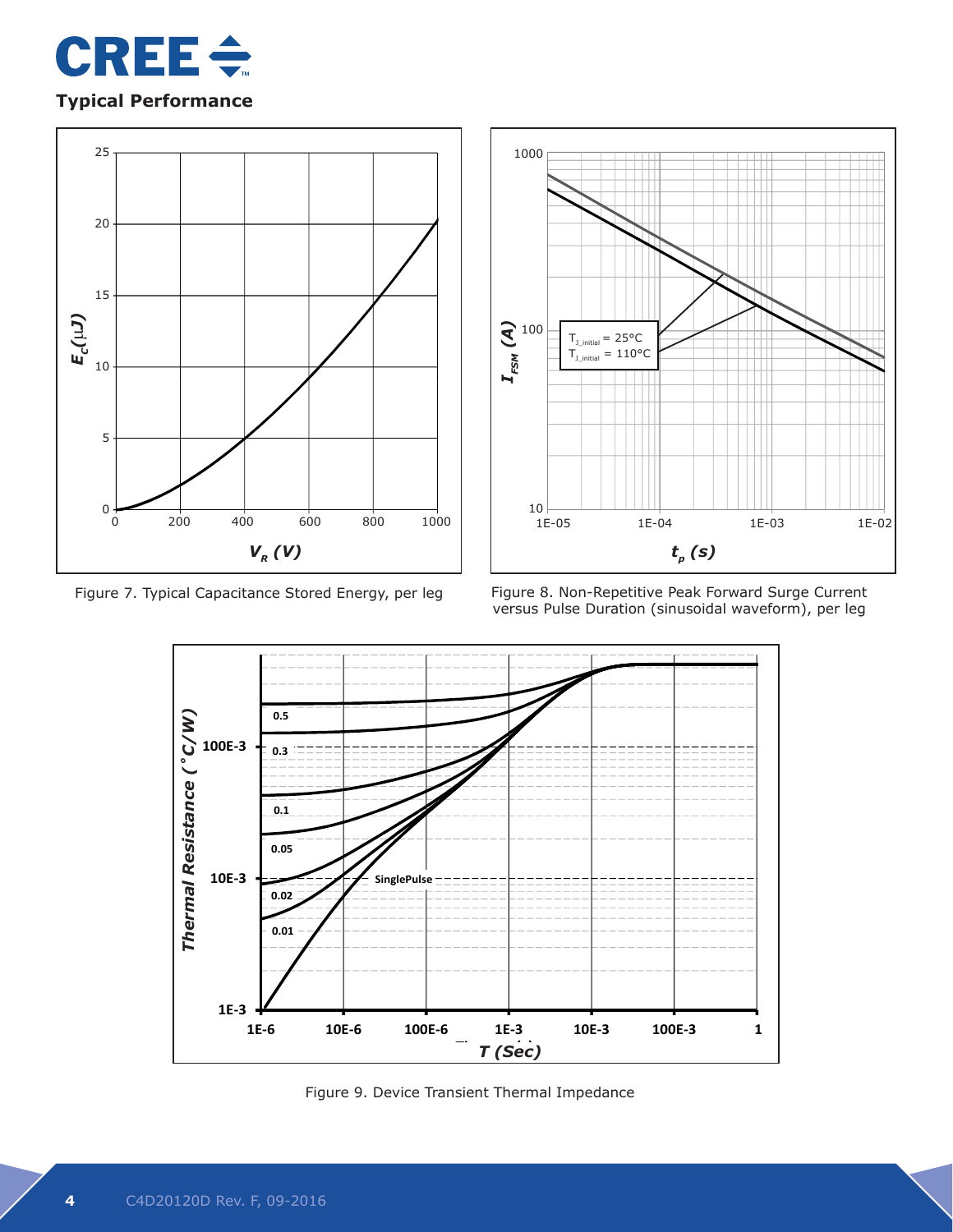

## **Package Dimensions**

# Package TO-247-3 *ASEAdvanced Semiconductor*





| <b>POS</b>     |      | <b>Inches</b>     | <b>Millimeters</b> |          |  |  |
|----------------|------|-------------------|--------------------|----------|--|--|
|                | Min  | <b>Max</b>        | Min                | Max      |  |  |
| A              | .190 | .205              | 4.83               | 5.21     |  |  |
| A1             | .090 | .100              | 2.29               | 2.54     |  |  |
| A <sub>2</sub> | .075 | .085              | 1.91               | 2.16     |  |  |
| b              | .042 | .052              | 1.07               | 1.33     |  |  |
| b1             | .075 | .095              | 1.91               | 2.41     |  |  |
| b <sub>3</sub> | .113 | .133              | 2.87               | 3.38     |  |  |
| $\mathsf{C}$   | .022 | .027              | 0.55               | 0.68     |  |  |
| D              | .819 | .831              | 20.80              | 21.10    |  |  |
| D <sub>1</sub> | .640 | .695              | 16.25              | 17.65    |  |  |
| D <sub>2</sub> | .037 | .049              | 0.95               | 1.25     |  |  |
| E              | .620 | .635              | 15.75              | 16.13    |  |  |
| E1             | .516 | .557              | 13.10              | 14.15    |  |  |
| E <sub>2</sub> | .145 | .201              | 3.68               | 5.10     |  |  |
| E <sub>3</sub> | .039 | .075              | 1.00               | 1.90     |  |  |
| E4             | .487 | .529              | 12.38              | 13.43    |  |  |
| e              |      | .214 BSC          |                    | 5.44 BSC |  |  |
| L              | .780 | .800              | 19.81              | 20.32    |  |  |
| L1             | .161 | .173              | 4.10               | 4.40     |  |  |
| N              | 3    |                   |                    |          |  |  |
| ØP             | .138 | .144              | 3.51               | 3.65     |  |  |
| Q              | .216 | .236              | 5.49               | 6.00     |  |  |
| S              | .238 | .248              | 6.04               | 6.30     |  |  |
| T.             |      | 17.5° REF         |                    |          |  |  |
| W              |      | $3.5^{\circ}$ REF |                    |          |  |  |
| X              |      |                   | 4° REF             |          |  |  |

## **Recommended Solder Pad Layout**



| <b>Part Number</b> | <b>Package</b> | <b>Marking</b>                    |
|--------------------|----------------|-----------------------------------|
| C4D20120D          | $TO-247-3$     | C <sub>4</sub> D <sub>20120</sub> |

**Note: Recommended soldering profiles can be found in the applications note here:** http://www.wolfspeed.com/power\_app\_notes/soldering